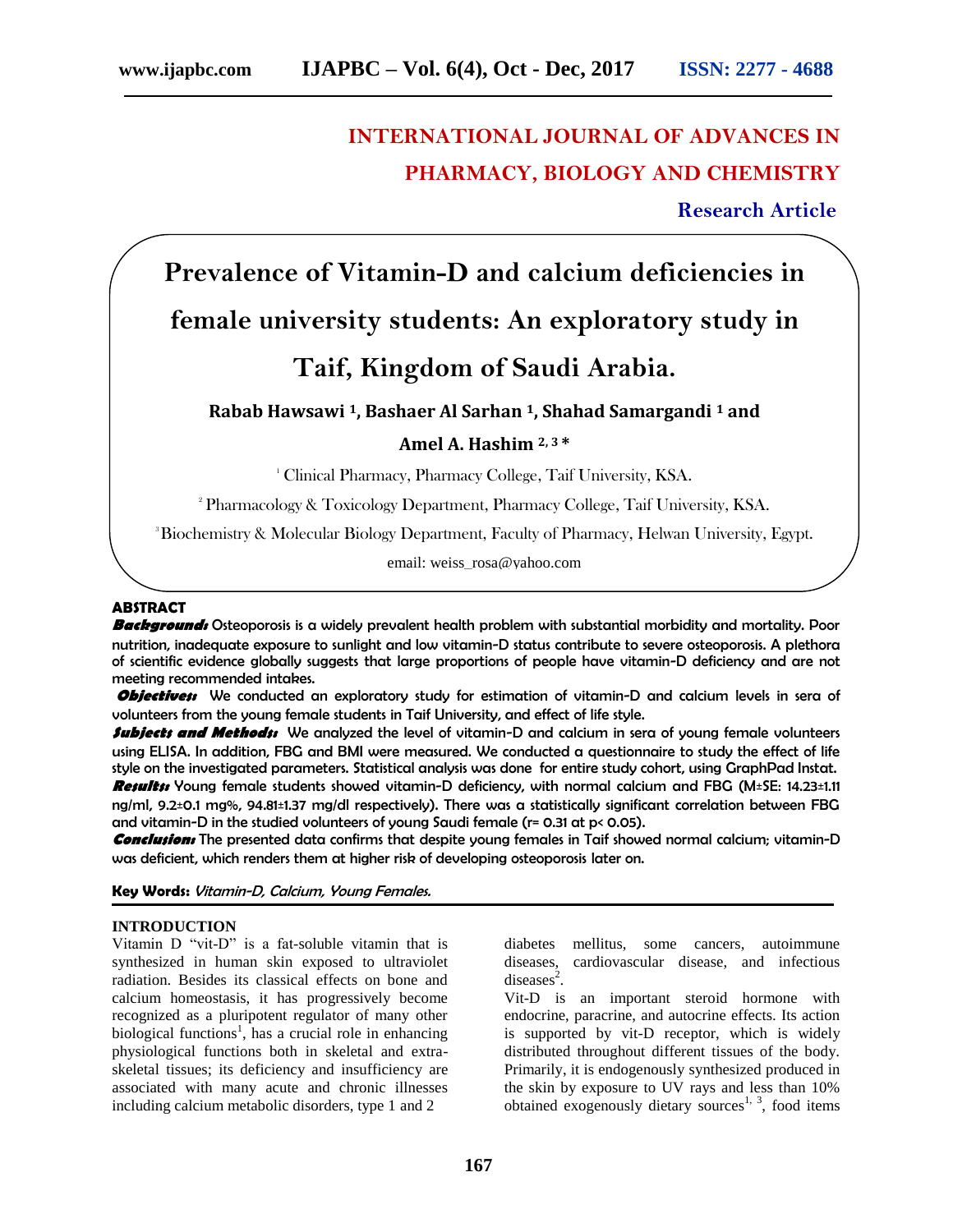which naturally contain vit-D in significant amounts are very limited<sup>1</sup>.

Vit-D is said to be deficient when 25 hydroxy vit-D " $25(OH)D$ " is < 30 ng/ml, sufficient when 30-50 ng/ml. Optimal values are 50-70 ng/ml  $^{[1]}$ . Recent studies have reported common Vit-D deficiency in the Middle East and in Saudi Arabia.

Osteoporosis: is a serious irreversible<sup>1</sup>, silent disease that develops slowly over so many years, often diagnosed after the fragility fracture happens. The disease development depends on many factors like genetic predisposition, aging, dietary habits, physical activity, endocrine changes, lifestyles, general health condition and as a result of using some medications<sup>3</sup>.

The WHO defined osteoporosis as an epidemic of the  $21<sup>th</sup>$  century<sup>1</sup>. It is a progressive systemic skeletal disease characterized by low mass and microarchitectural deterioration of bone tissue, with a consequent increase in bone fragility and susceptibility to fracture.

Osteoporosis has significant impact on patient's life; it could limit mobility and restrict daily activities. Many studies showed osteoporosis complications, most recent was that done by Awwad et al. (2017), to reassess osteoporosis related femoral fractures and economic burden in Saudi Arabia, who reported that it has become one of the most causes of morbidity and mortality in the world generally and in Saudi Arabia specifically<sup>4</sup>.

Osteoporosis includes several controllable and uncontrollable risk factors; the controllable risk factors (environmental) include low activity level, sedentary lifestyle over many years, smoking, alcohol abuse and inadequate diet including eating disorder, low calcium intake, low vit-D intake and excessive consumption of soft drinks<sup>1</sup>. It affects both sexes; its prevalence in the Kingdom of Saudi Arabia is about 34% in healthy Saudi women aged between 50-79 years, and  $30.7\%$  in men<sup>3</sup>.

Criteria for optimal vit-D status have been based primarily in the following: maximal suppression of PTH, adequate intestinal calcium absorption, and fracture prevention, calcium is advised only for those with known calcium insufficiency those who are already undergoing treatment for osteoporosis<sup>2</sup>.

We conducted an exploratory study for estimation of vitamin-D and calcium levels in sera of volunteers from the young female students in Taif University, and effect of life style.

#### **MATERIALS AND METHODS**

In an attempt to study the prevalence of vit-D and calcium deficiencies in young Saudi females, seventy two female students from the college of applied medical sciences volunteered to participate in our

study. All participants gave an informed written consent for approval (PDF attached). The study adhered to the research and ethical regulations of Taif University which complies with the Helsinki declaration.

All participants filled out a questionnaire prepared by our team for recording the personal and demographic data, medical history, risk factors, and life style.

Early in the morning, blood samples were collected from volunteers after overnight fasting. Samples were processed and sera were separated for the analysis of 25(OH)D and total calcium by ELIZA and photometric techniques respectively, at Pioneers Laboratory, Taif. Serum total calcium was analyzed on a COBAS INTEGRA 800 analyzer using Calcium Gen2, Cat. No. 05061482190, Roche diagnostics, USA)<sup>5</sup>. Serum 25(OH)D was analyzed on Architect system using 25.OH vitamin D, Catalog Number:  $05061482190$ , Abbott diagnostics, Ireland)  $^{[6]}$ . Fasting blood glucose was estimated using strip test glucometer (Fine test). Anthropometric measures: weight, height and waist circumference were measured and BMI was calculated for each volunteer (using BMI calculator%, © Timothy Oswald). We gave the volunteers informative brochures for awareness, in addition to drug education when ever needed. According to the endocrine society: 25(OH)D is said to be deficient when 25-hydroxy vitamin-D "25(OH)D" is < 20ng/ml, insufficient when 21-29 ng/ml. Optimal values when  $>$ 30 ng/ml<sup>1</sup>. Laboratory analysis, data sorting was done followed by statistical analysis and interpretation.

#### *Statistical analysis:*

Data were expressed as M±SD "whenever possible", and calculated for entire study cohort, using GraphPad Instat tm (© 1992-2000 Graph software Inc., V 3.05, Ralf Stahlman, Purdue Univ. 931897 S). Graphs were plotted using GraphPad Prism 5 (For Windows, © 1992- 2007 Graphpad software Inc., V 5.01, USA). Correlation studies were done using multi-regression analysis. P< 0.05 was considered significant.

#### **RESULTS**

Table-1 demonstrates demographic, anthropometric & clinical data of 72 Saudi female students at Taif University: female students showed 25(OH)D deficiency with normal serum calcium (M±SE:  $14.23 \pm 1.11$  ng/ml,  $9.2 \pm 0.1$  mg% respectively), and FBG was  $94.81 \pm 1.37$  mg/dl. There was a statistically significant correlation between FBG and vit-D in the studied volunteers of young Saudi female ( $r = 0.31$  at p< 0.05), as shown in figure-1. On studying effect of life style and health state: 95.4 were singles, 53%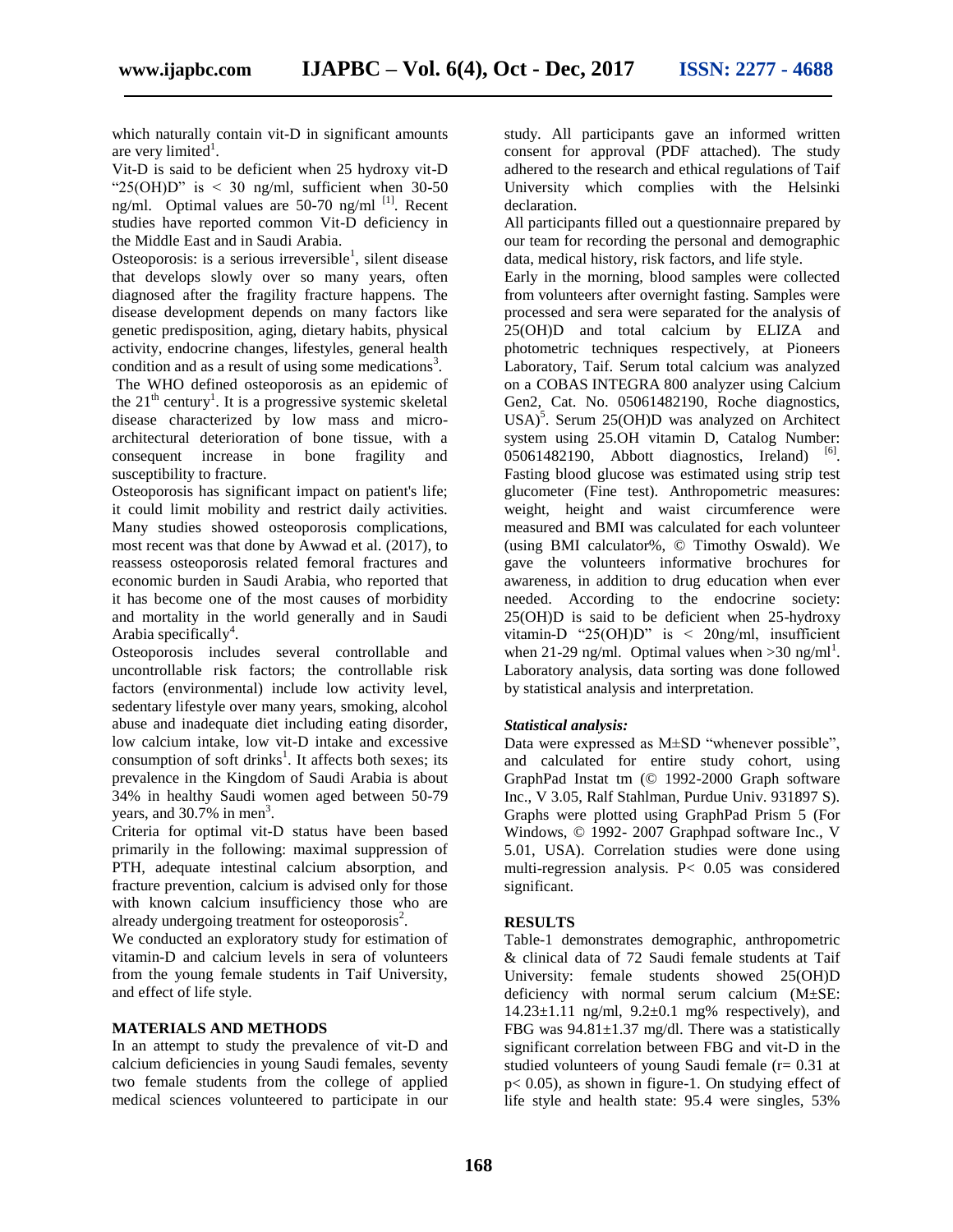walks daily for an hour, 80% have proper dairy nutrition, 59.4% had normal BMI (figure-2, figure-3, figure-4, and figure-5 respectively). 90% of them weren't taking any medication, 20% were used to drinking carbonated beverages once weekly and 73% were residents of Taif city (figure-6, figure-7 and figure-8 respectively).

#### **DISCUSSION**

Osteoporosis is a widely prevalent health problem with substantial morbidity and mortality. Poor nutrition, inadequate exposure to sunlight and low vitamin D status contribute to severe osteoporosis. A plethora of scientific evidence globally suggests that large proportions of people have vitamin D deficiency and are not meeting recommended intakes 7**-**11 . Vitamin D is absolutely essential for the maintenance of a healthy skeleton throughout our lives. There is mounting evidence that vitamin D insufficiency and vitamin D deficiency in elderly people is a silent epidemic that results in bone loss and fractures $^{11}$ .

Alwahabbi reported that "No disease has attracted attention in the last 2 decades all over the world, such as osteoporosis. Situation is not different in the Kingdom of Saudi Arabia. An epidemiological analysis showed that 34% of healthy Saudi women, and 30.7% of men, 50-79 years of age are osteoporotic. With a reported increased life expectancy in KSA increasing from 45-67 years in 1960 to 75.7 years in 2013, the prevalence of osteoporosis is expected to increase even further $12$ .

After a deep literature review of the available data about KSA, we conducted an exploratory study and *to our knowledge, we are the first to study vitamin D & calcium deficiency in young female university students, in a Taif population based study.* 

The present study, revealed that the volunteers had 25(OH)D deficiency, their normal (total) calcium and FBG. Our data came in accordance with Al-khenizanl et al.; who collected the laboratory and radiology, vitD levels, calcium levels, and bone mineral density scan results<sup>13</sup>, and in line with Tayel et al.; who studied the role of calcium homeostasis and vit-D deficiency to determine its relation with disease activity $14$ .

Although all our volunteers confirmed daily exposure to sun, skin wasn't directly exposed due to social/clothing habits, and hot weathered climate which drives people to stay in closed conditioned areas. This is in agreement with Al-Daghri et al.<sup>2</sup>. Our opinion is in the contrary, Muslims respect their religious habits and believes, which is hard to be changed a long time and generations. This was the case since Islam started so why vit-D deficiency is increasing now???? We believe that modernization and hot atmosphere in such countries led to long stay in closed areas and air conditioner.

In line, Holick stated that there is mounting evidence that in the absence of exposure to sunlight the daily requirement of vitamin D should be at least 600 IU  $^{15}$ .

#### **CONCLUSION**

The present data confirms that university female students in Taif city, are at higher risk of developing osteoporosis.

#### **RECOMMENDATIONS**

We recommend further investigation of vit-D prevalence and risk factors profile both in male/ female students in Taif city, compared to other cities at sea-level, with larger sample size.

#### **DECLARATION**

Some data of this study was poster presented in the  $22<sup>nd</sup>$  DUPHAT conference  $7-9<sup>th</sup>$  March 2017, and won the  $7<sup>th</sup>$  best pharmacy student poster award.

#### **ACKNOWLEDGMENT**

We appreciate the help of Dr. Nahed Hawasai, vice dean of college of applied medical sciences, staff members and students.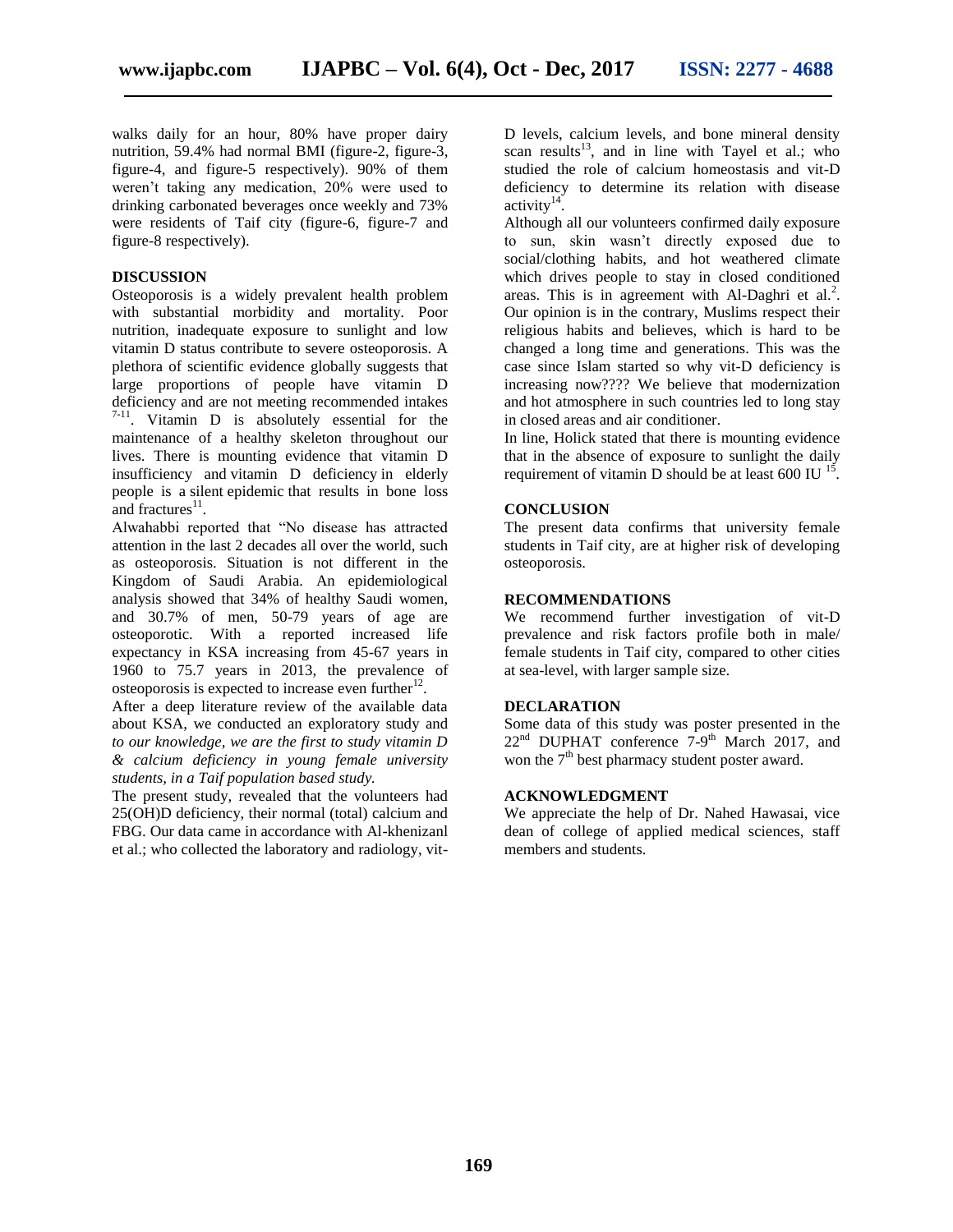|                                                                                                     | <b>Parameter</b>                               | N <sub>2</sub> | $M \pm SE$               | Range or %         |
|-----------------------------------------------------------------------------------------------------|------------------------------------------------|----------------|--------------------------|--------------------|
| Demographics                                                                                        | Age (years)                                    | 72             | $21.65 \pm 0.14$         | $\overline{20-26}$ |
|                                                                                                     | Social status (Single)                         | 72             | $\overline{a}$           | 95.4%              |
|                                                                                                     | Daily exposure to sun                          | 72             |                          | 100%               |
| Anthropometrics                                                                                     | $Ht.$ (cm)                                     | 72             | $156.53 \pm 0.63$        | $145 - 173$        |
|                                                                                                     | Wt. $(Kg)$                                     | 72             | $58.68 \pm 1.55$         | $37 - 98$          |
|                                                                                                     | Waist circumference (cm)                       | 72             | $89.1 \pm 1.1$           | $73 - 114$         |
|                                                                                                     | <b>BMI</b> $(Kg/m^2)$                          | 72             | $23.86 \pm 0.57$         | $14.27 - 37.3$     |
| <b>Clinical Data</b>                                                                                | Calcium $(mg/dl)$                              | 68             | $9.2 \pm 0.1$            | $6.59 - 10.24$     |
|                                                                                                     | $25(OHD)$ (ng/ml)                              | 68             | $14.23 \pm 1.11$         | $5.7 - 51.4$       |
|                                                                                                     | $FBG$ ( $mg/dl$ )                              | 72             | $94.81 \pm 1.37$         | $\sqrt{62-123}$    |
|                                                                                                     | <b>Diseases</b>                                | 72             |                          |                    |
|                                                                                                     | $-Osteoporosis$                                |                |                          | $0\%$              |
|                                                                                                     | $-Prediabetic$                                 |                |                          | 1.6%               |
|                                                                                                     | $-Diabetes/$                                   |                |                          | 4.7%               |
|                                                                                                     | -Others (hypothyroidism, asthma, dyslipidemia, |                |                          | 16.9%              |
|                                                                                                     | migraine, polycystic ovary)                    |                |                          |                    |
|                                                                                                     | <b>Familial History</b>                        | 72             |                          |                    |
|                                                                                                     | $-Osteoporosis$                                |                | $\blacksquare$           | 26.6%              |
|                                                                                                     | $-Diabetes$                                    |                | $\overline{\phantom{0}}$ | 76.9%              |
|                                                                                                     | $-Other$ hereditary disease                    |                |                          | 30.8%              |
| Studied population comprised volunteers from the College of Applied medical sciences, girls section |                                                |                |                          |                    |

**Table-1 Demographic, Anthropometric & Clinical Data of 72 Saudi Female Students at Taif University**

I population comprised volunteers from the College of Applied medical sciences- girls

№: total number of patients, FBG: fasting blood glucose,

- Normal values: FBG= optimal < 108, impaired 125-140 & diabetic >140 mg/dl. Calcium (S)= optimal 8.5 - 10.5 mg/dl, 25(OH)D= optimal 50-70, insufficient 30 - 50 & deficient < 30 ng/ml.

-Data were approx. to the second decimal.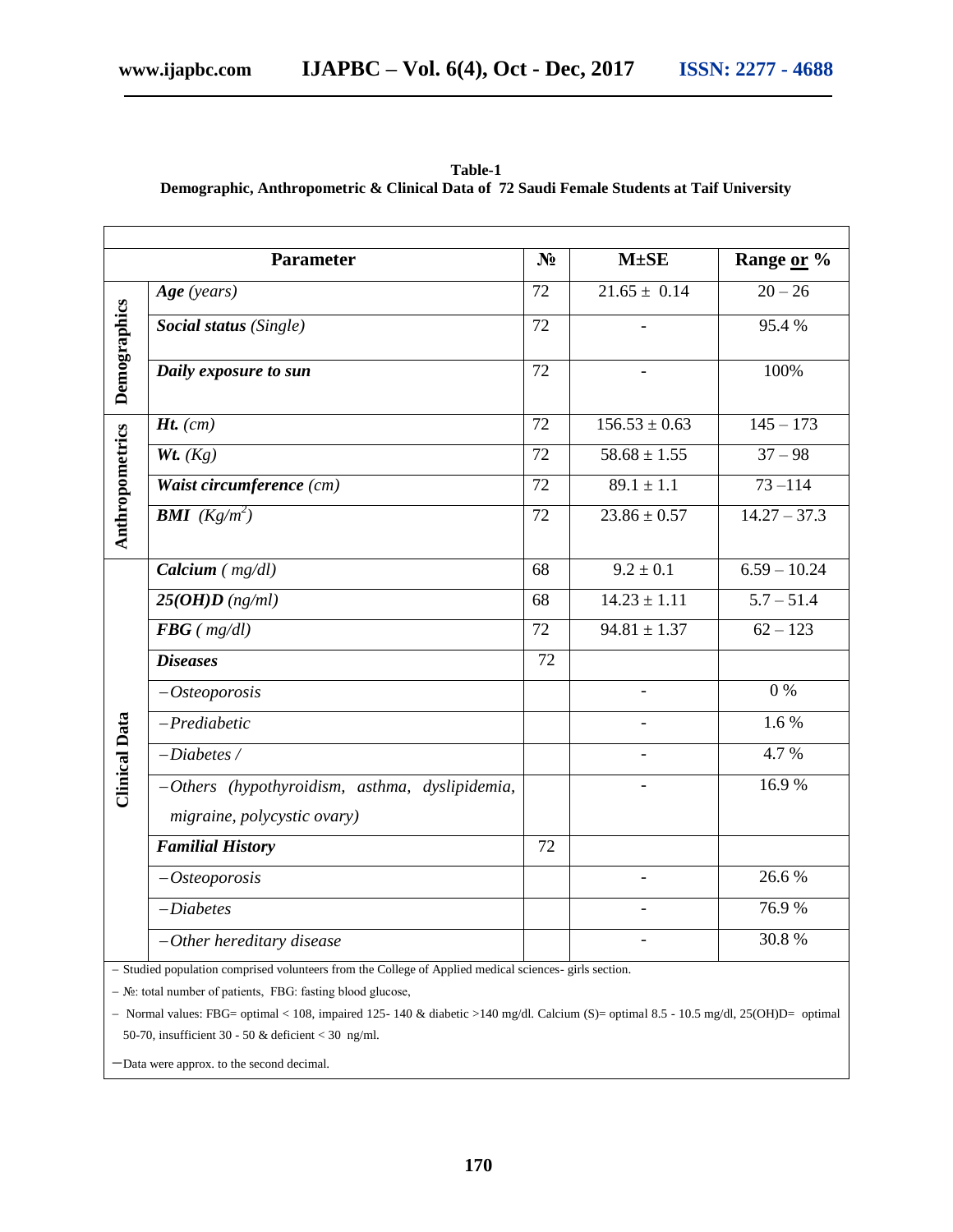

**Figure-1 Correlation of FBG with Vitamin D in the Studied Sample (Volunteers) of Saudi Female Students at Taif University**



**Figure-2 Marital Status of the Studied Sample (Volunteers) of Saudi Female Students at Taif University**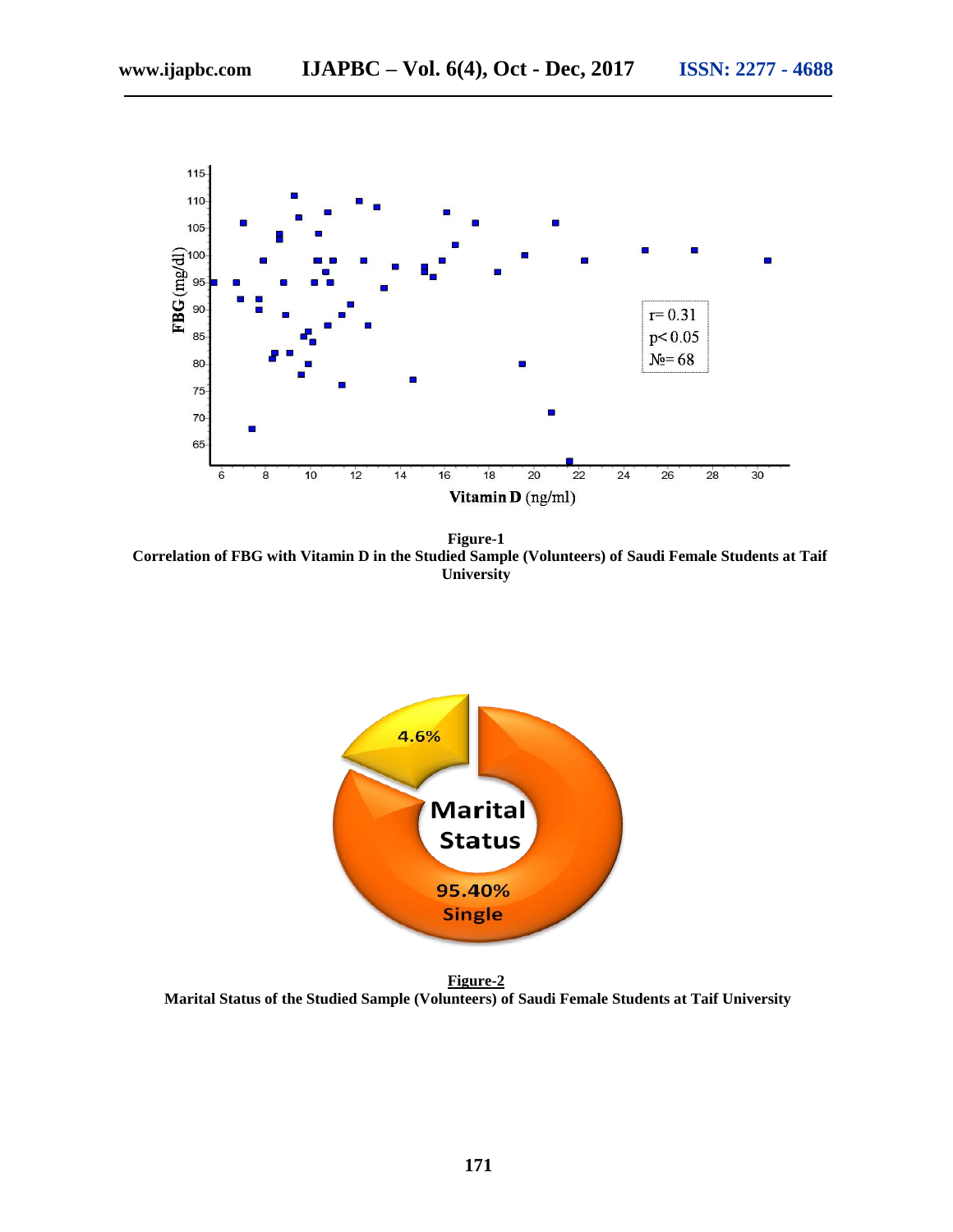

**Figure-3 Physical Activity (Daily Walking) of the Studied Sample (Volunteers) of Saudi Female Students at Taif University.**



**Figure-4 Proper Diary Nutrition of the Studied Sample (Volunteers) of Saudi Female Students at Taif University**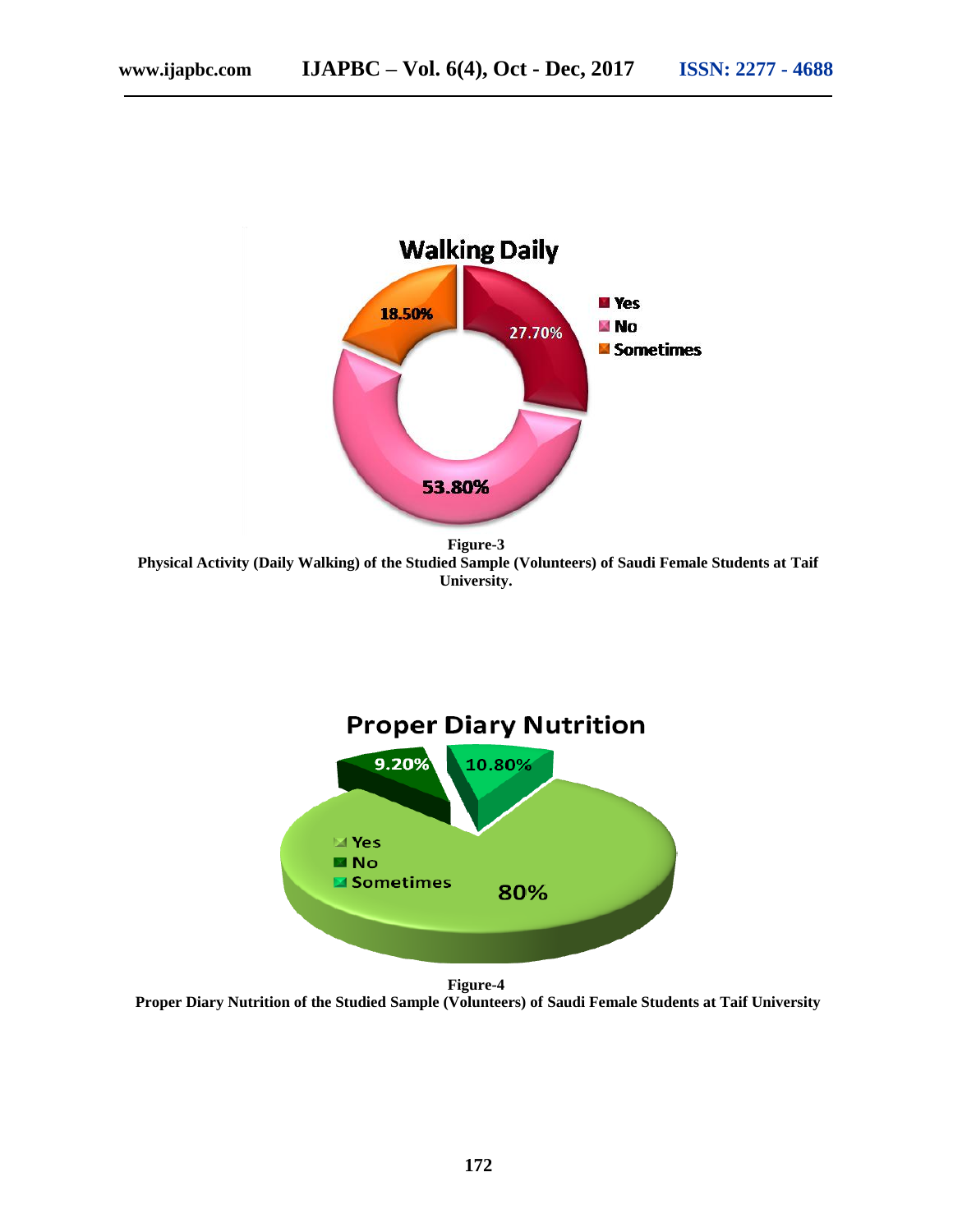



**Figure-5 Obesity Risk (BMI Score) of the Studied Sample (Volunteers) of Saudi Female Students at Taif University**



**Figure-6 Medication Taken by the Studied Sample (Volunteers) of Saudi Female Students at Taif University**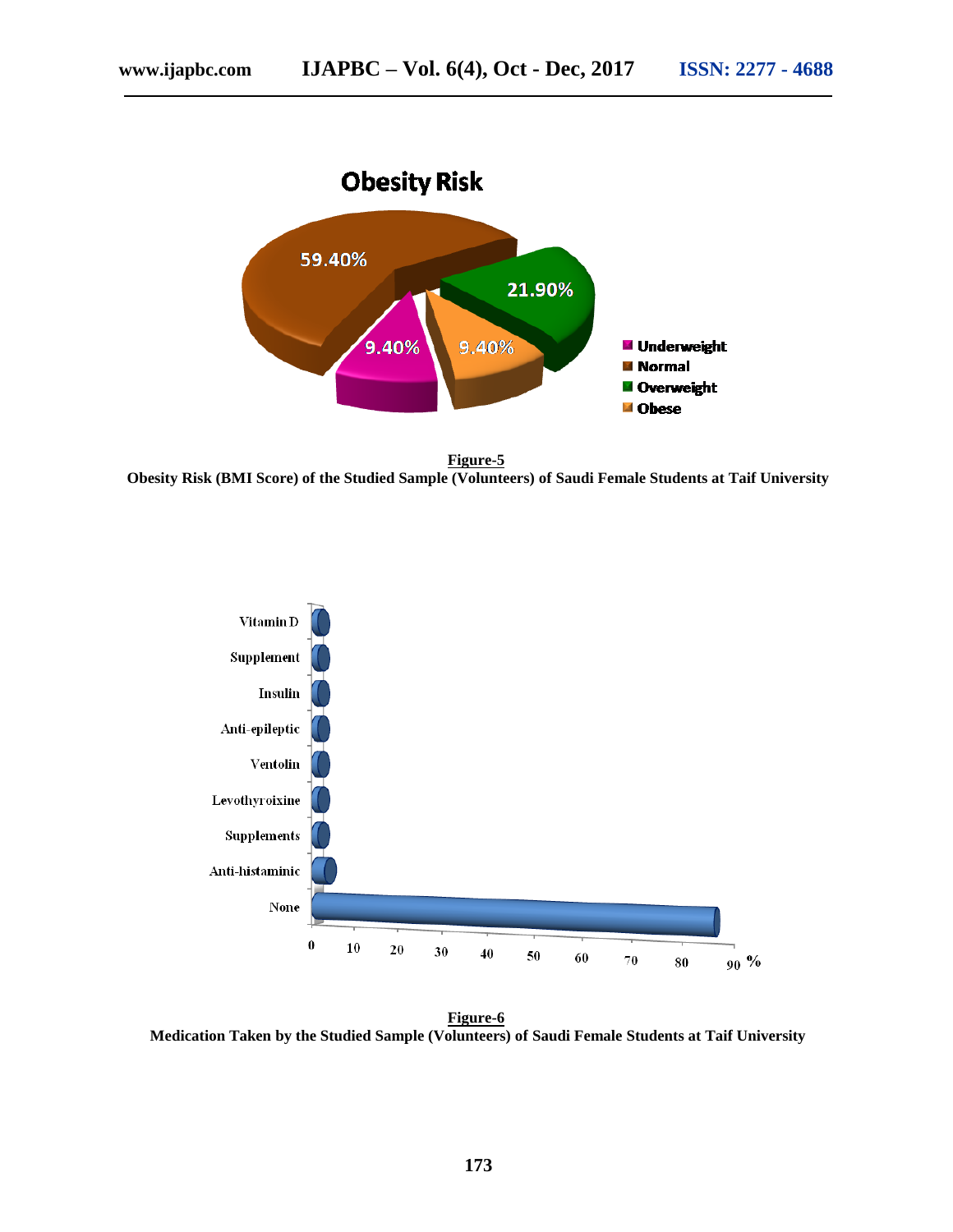

**Figure-7 Frequency of drinking carbonated beverages in the Studied Sample (Volunteers) of Saudi Female Students at Taif University**



**Figure-8 Site of birth of the Studied Sample (Volunteers) of Saudi Female Students at Taif University**